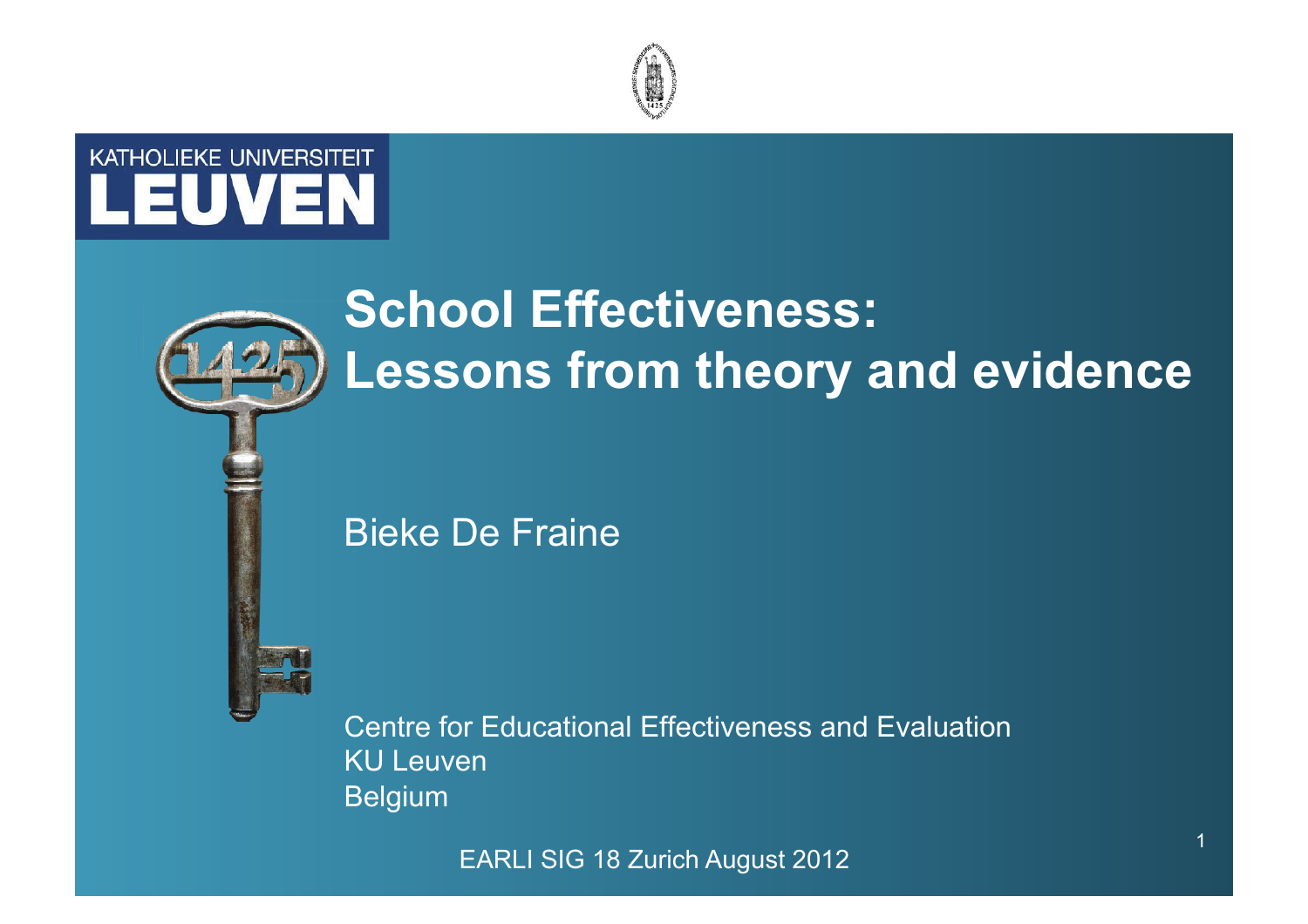#### **School effectiveness research: what have we learned?**

- School effects < teacher effects
- School differences are generally small
- No clarity on what makes schools effective Consistency theory: importance of the effectiveness criterion Contingency theory: importance of the context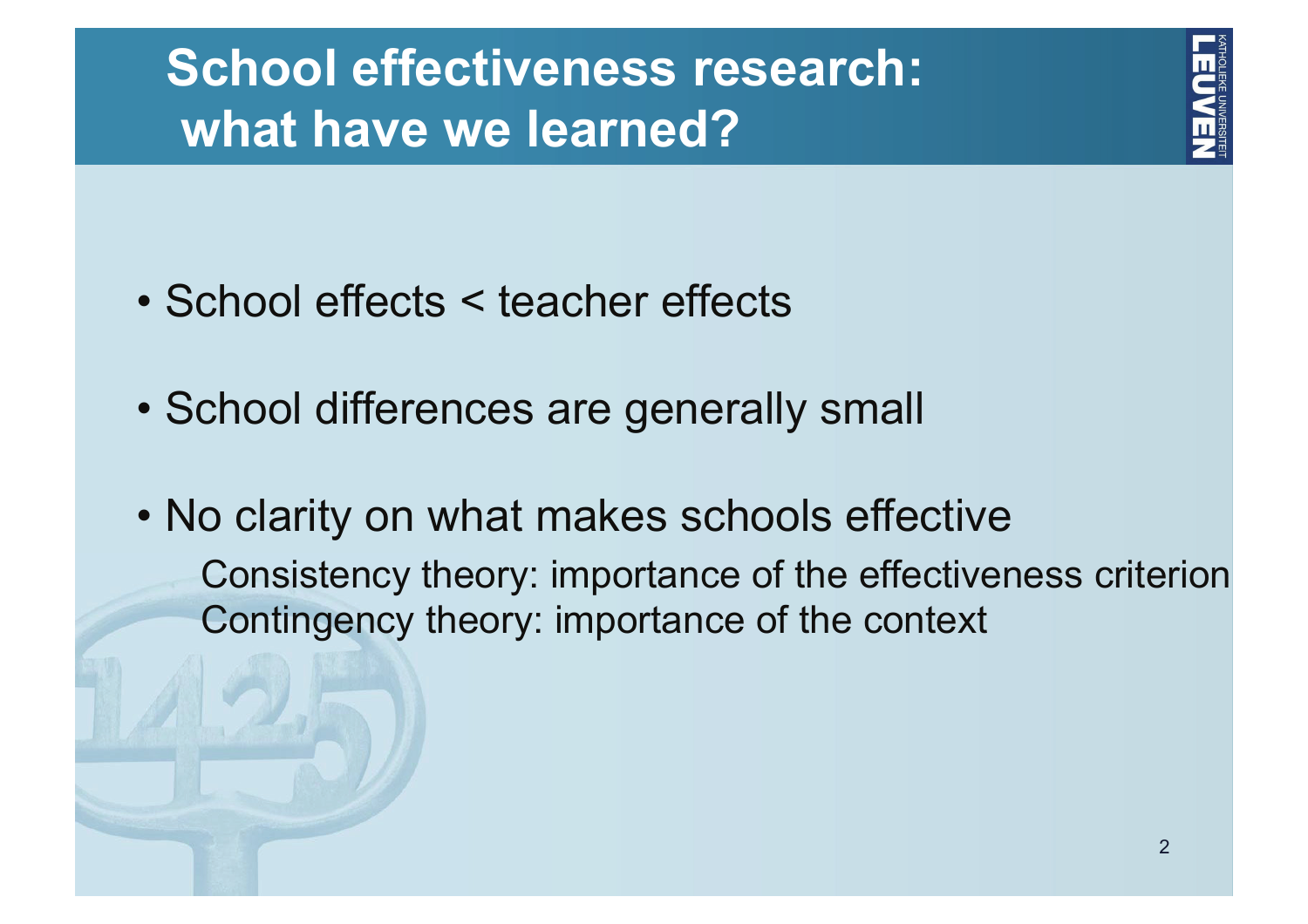### **Focus on differences between schools**

- General definition school effect = % of the variance at school level  $=$  ICC
- Studies differ in correction for student intake: What is value-added?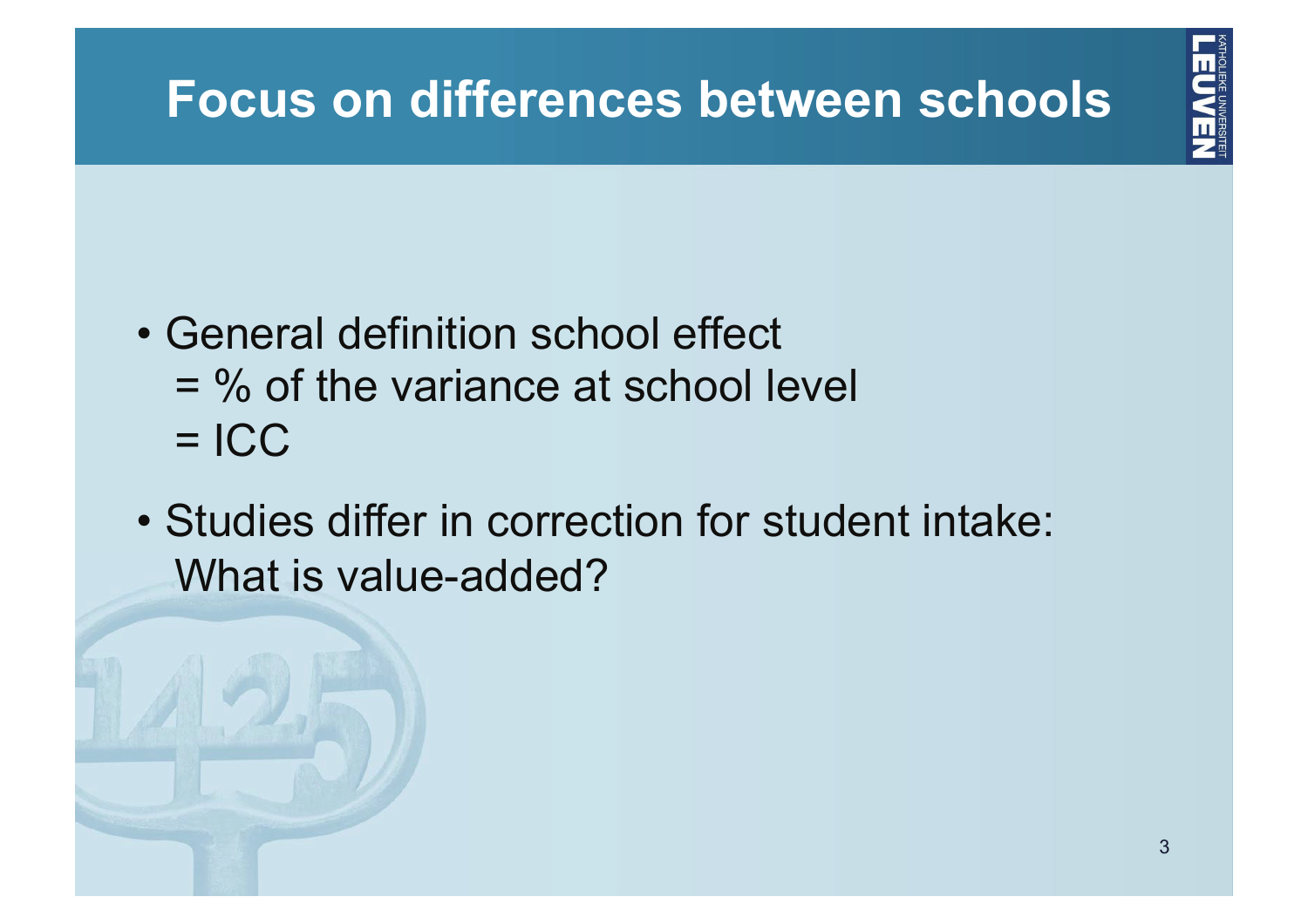# **School differences (1): Grade retention** 4 **School level variance 11,14% Class level variance 1,89% Student level variance 86,97%**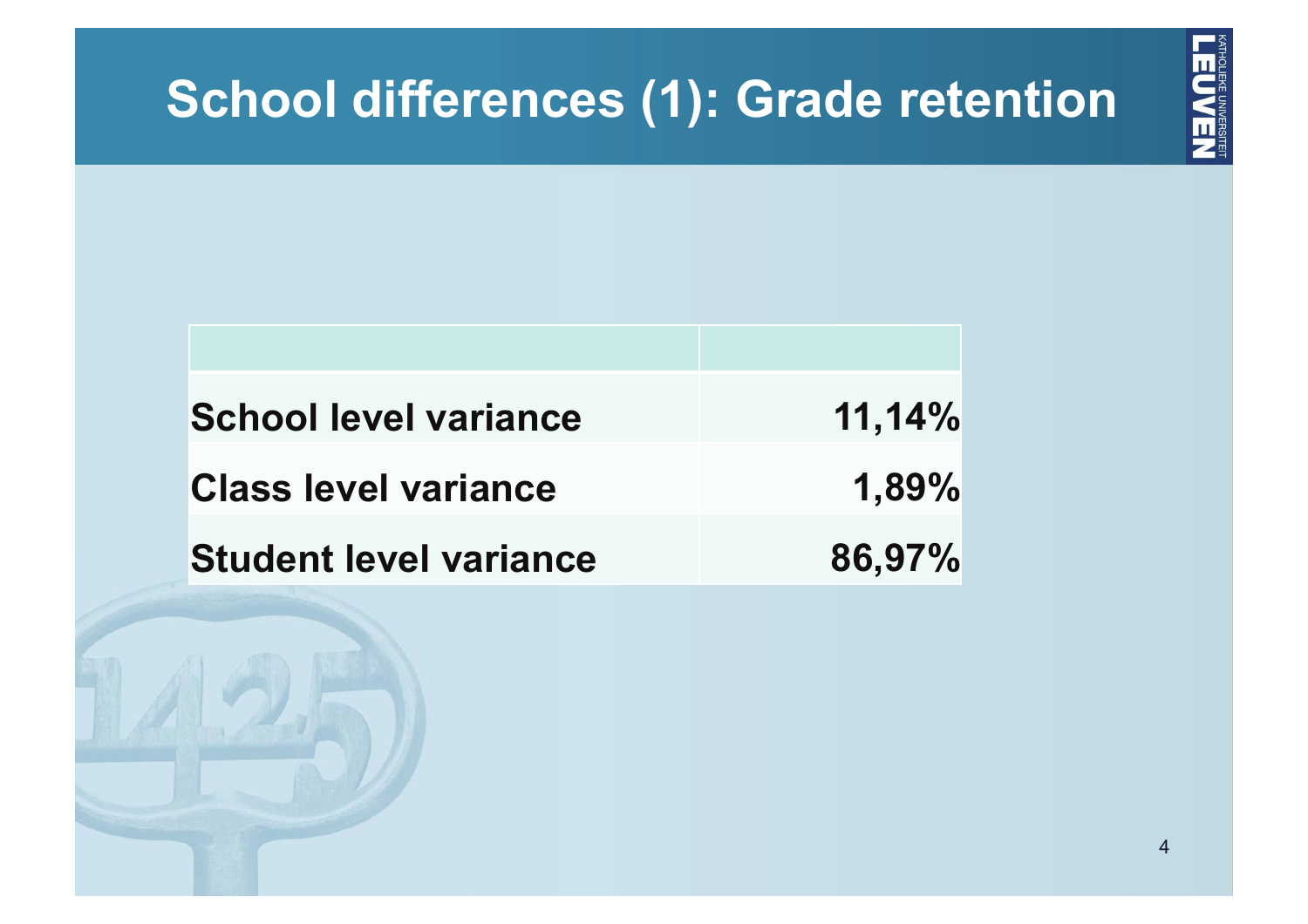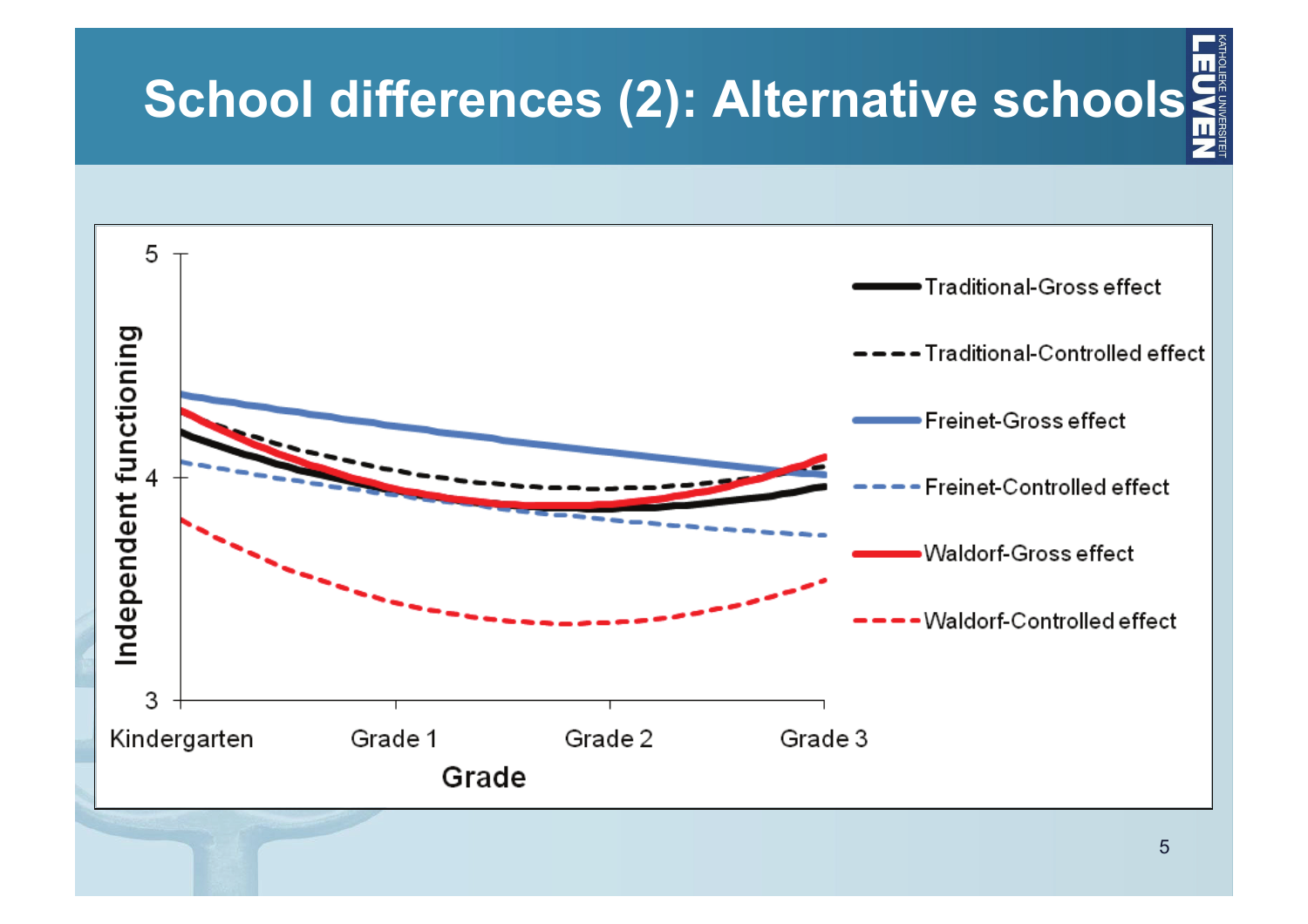#### Relative school effects => absolute effect of schooling



(Luyten, H. (2006))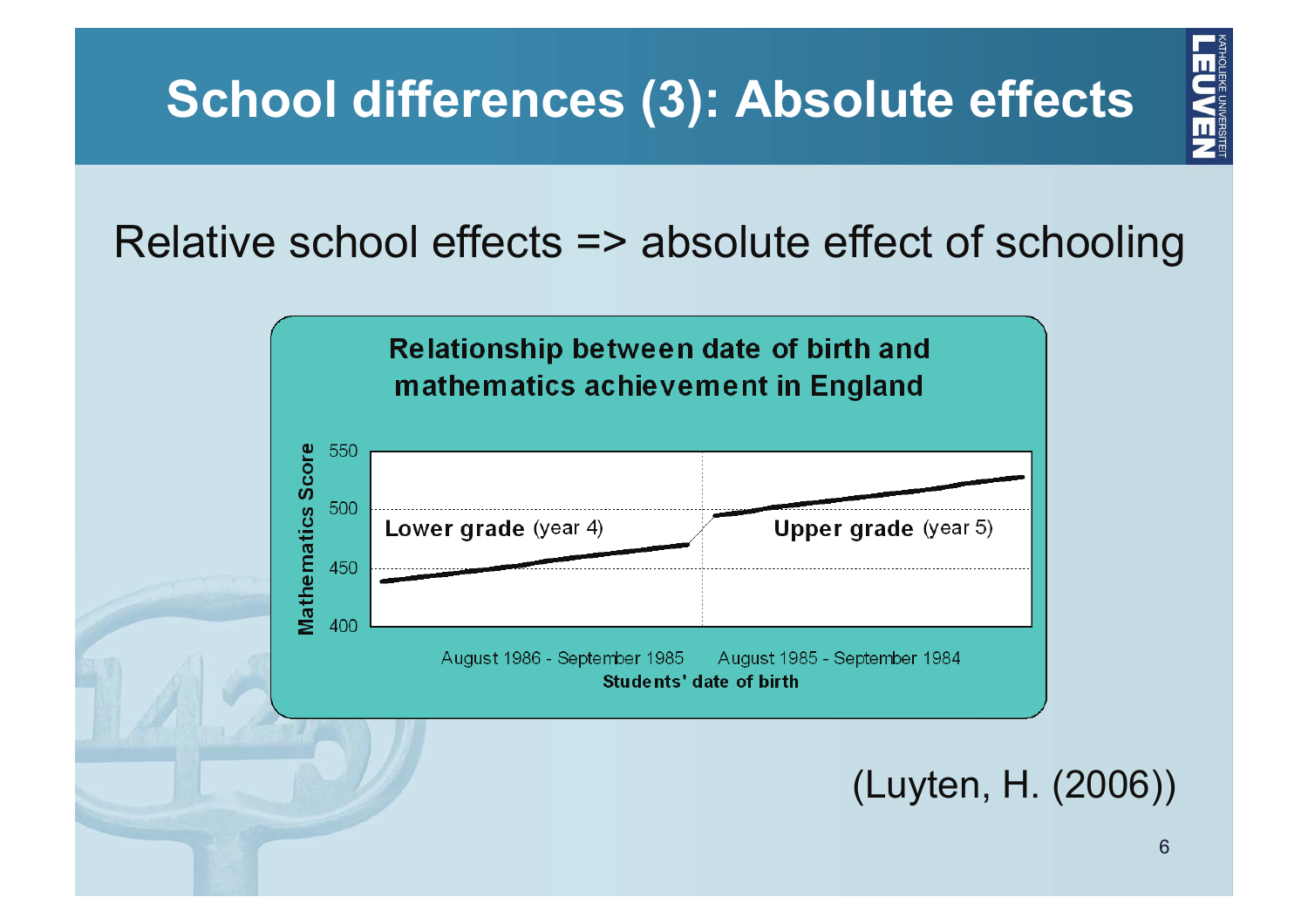# **School differences (4): what outcomes ?**

- 1. School results / test results
- 2. School career (grade repeating, drop-out, …)
- 3. Metacognitive skills
- 4. Well-being
- 5. Motivation
- 6. Selfesteem / academic self-concept
- 7. Values / attitudes
- 8. Social skills
- 9. Behaviour (truancy, …)
- 10.Long term results (succes in labour market, …)
- 11.Learning gains
- 12.Equity 13. … <sup>7</sup>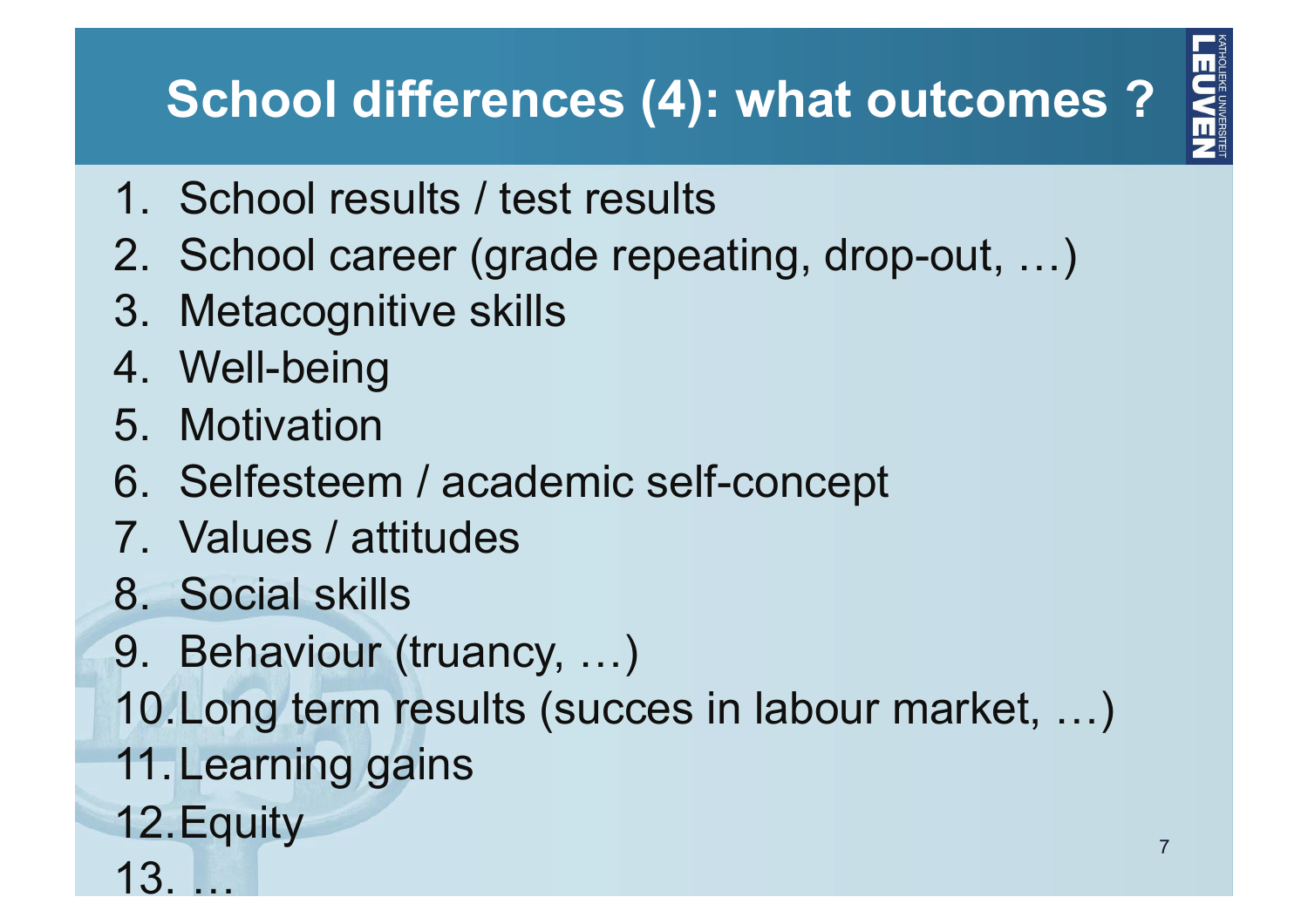# **School leadership theories**

- managerial leadership
- instructional leadership
- transformational leadership
- distributed leadership

 $\bullet$  ...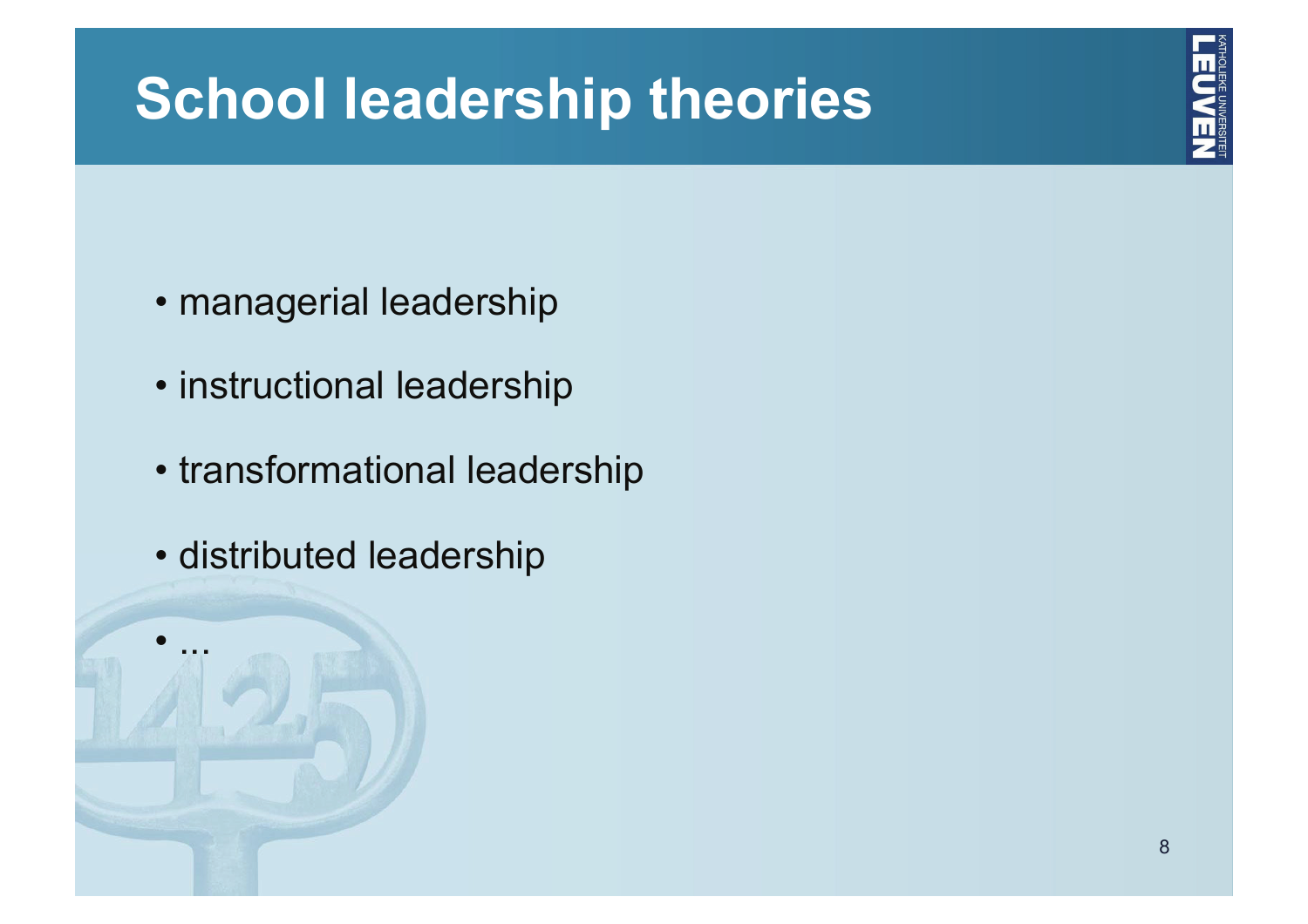#### $\sum_{i=1}^n\sum_{\text{N}}\sum_{\text{N}}$ **School leadership: meta-analysis (1a)**



Figure 1. Mean Effect Sizes for Impact of Transformational Leadership (13 effects from 5 studies), Instructional Leadership (188 effects from 12 studies), and Other Leadership Approaches (50 effects from 5 studies) on Student Outcomes NOTE: Bars indicate mean-point estimates bounded by  $\pm 1$  standard error.

Outcomes: An Analysis of the Differential Effects of Leadership Types. *Educational*, Robinson, V., Lloyd, C.A., & Rowe, K. (2008). The Impact of Leadership on Student *Administration Quarterly, 44, 635-674.*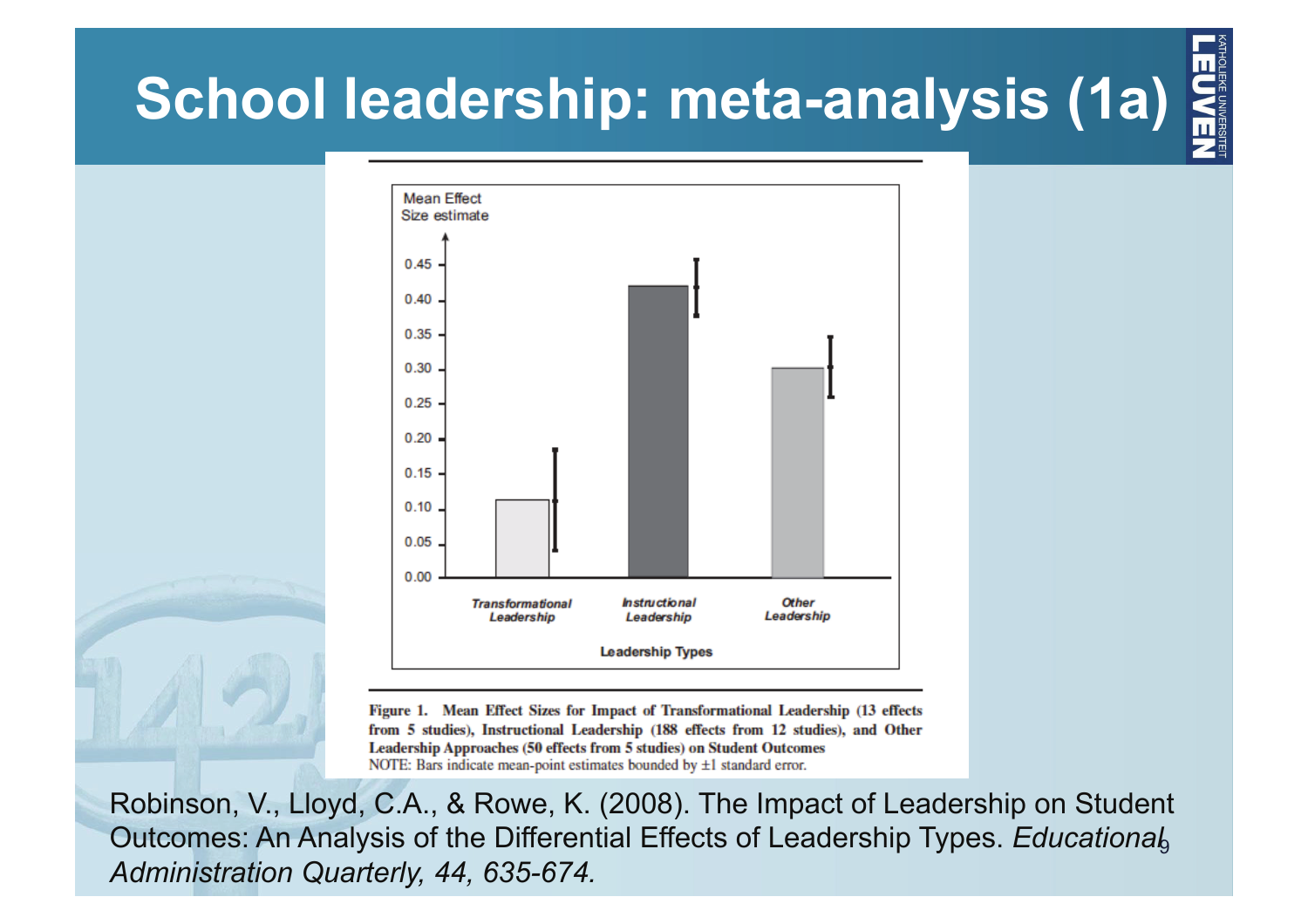

Outcomes: An Analysis of the Differential Effects of Leadership Types. *Educationa* $b$ Robinson, V., Lloyd, C.A., & Rowe, K. (2008). The Impact of Leadership on Student *Administration Quarterly, 44, 635-674.*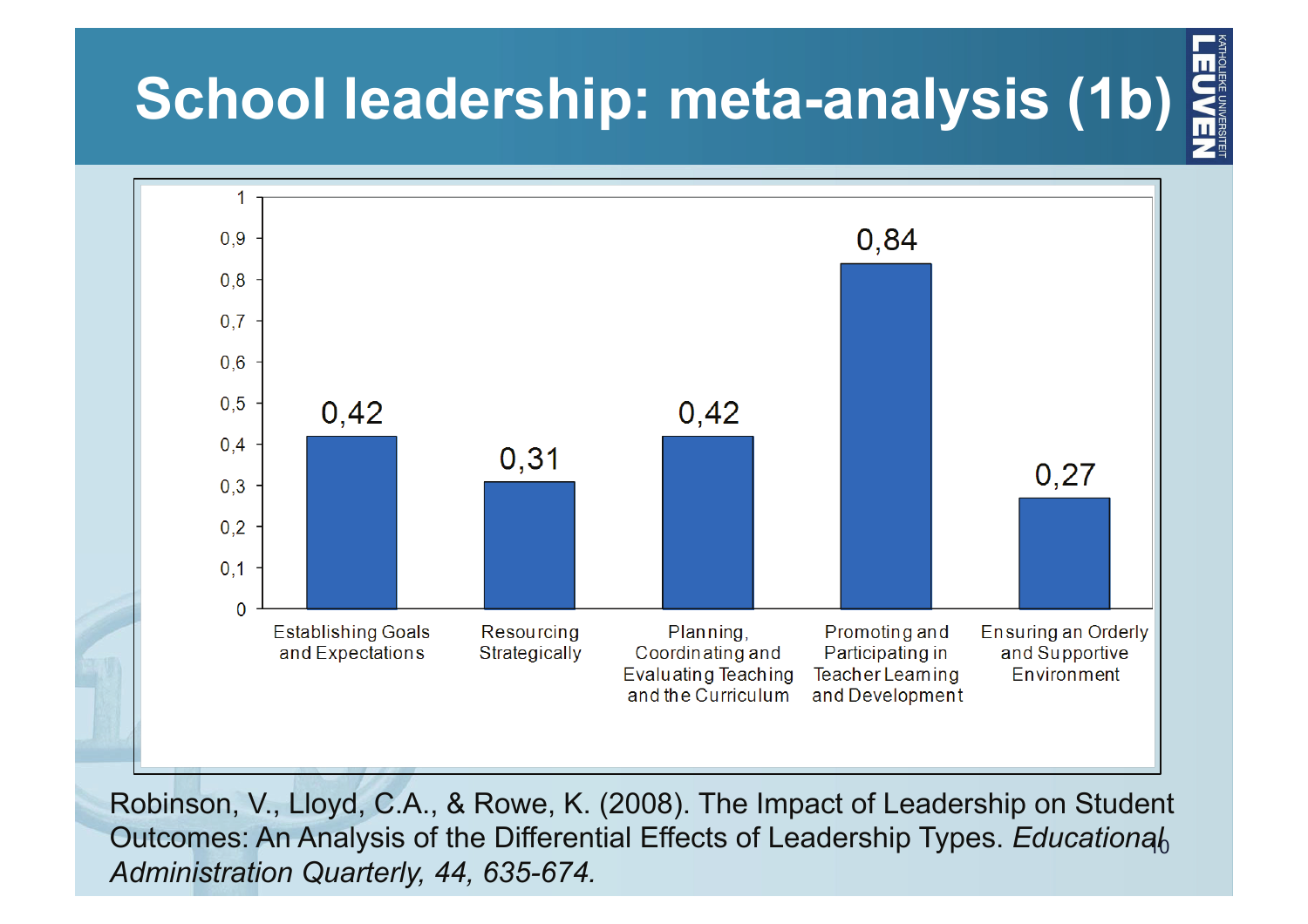

Hattie, J. (2009). Visible learning: a synthesis of over 800 meta-analyses relating to achievement. London: Routledge.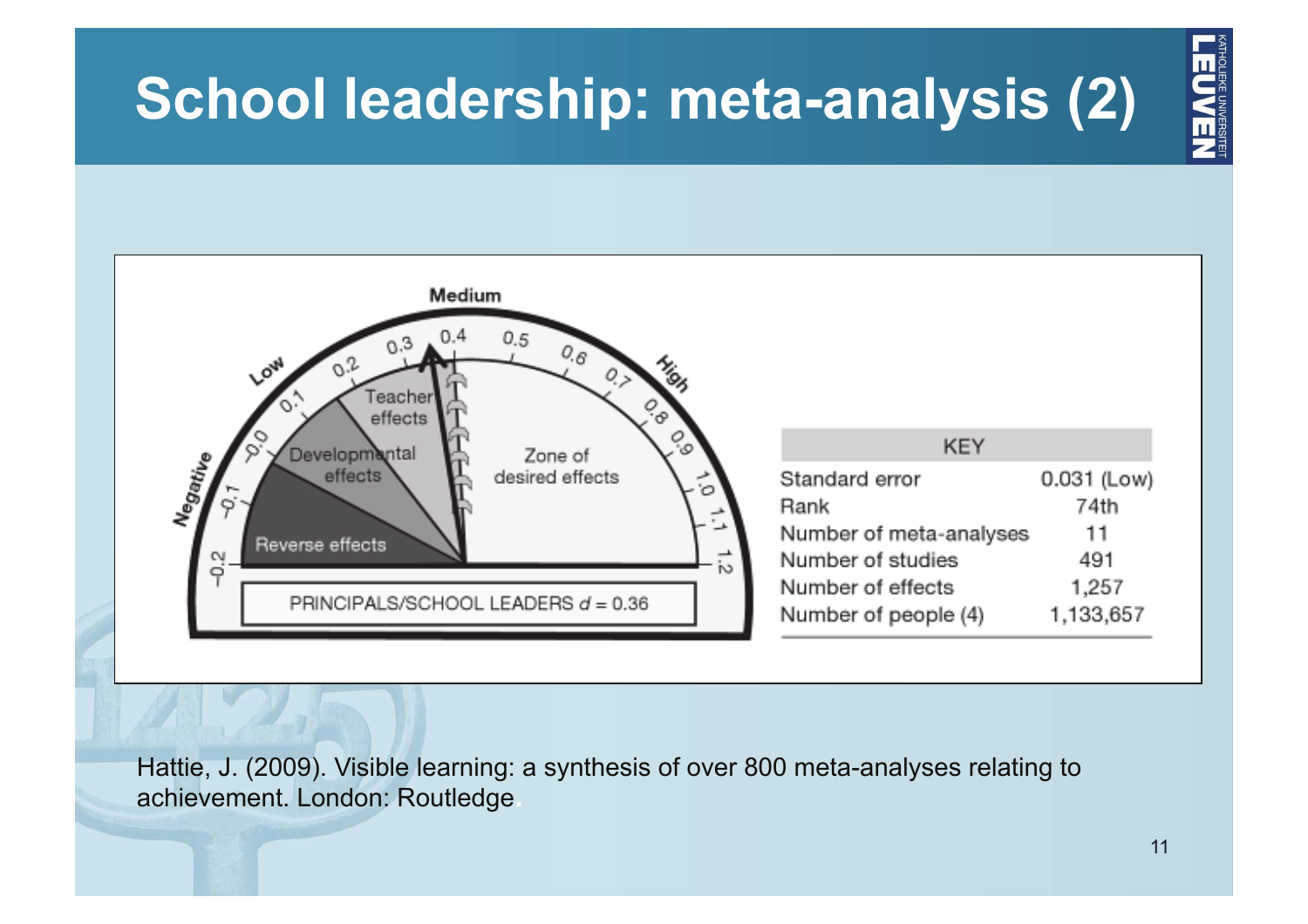# **School leadership: data-wise**

- managerial leadership
- instructional leadership
- transformational leadership
- distributed leadership
- data-wise leadership

I ...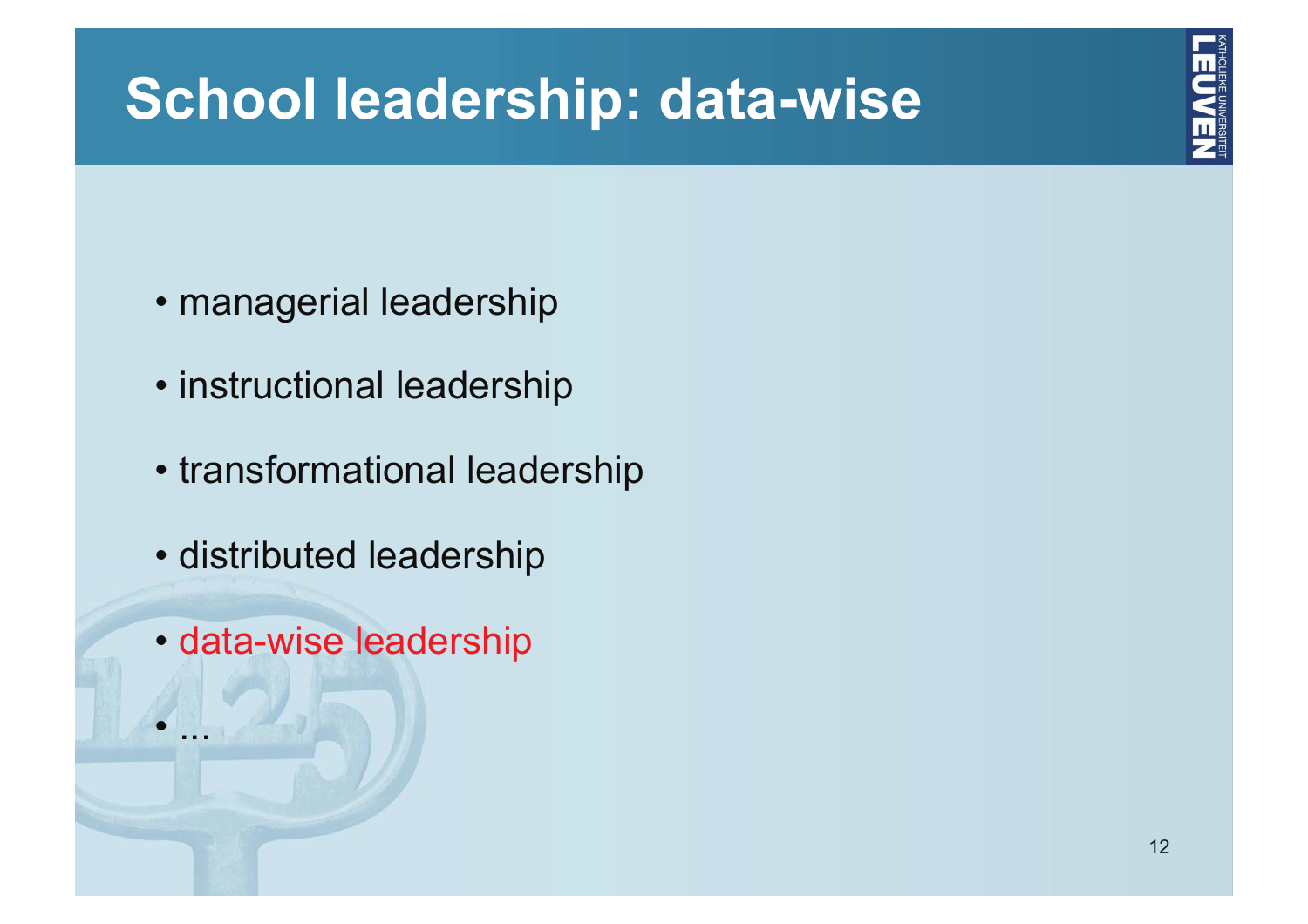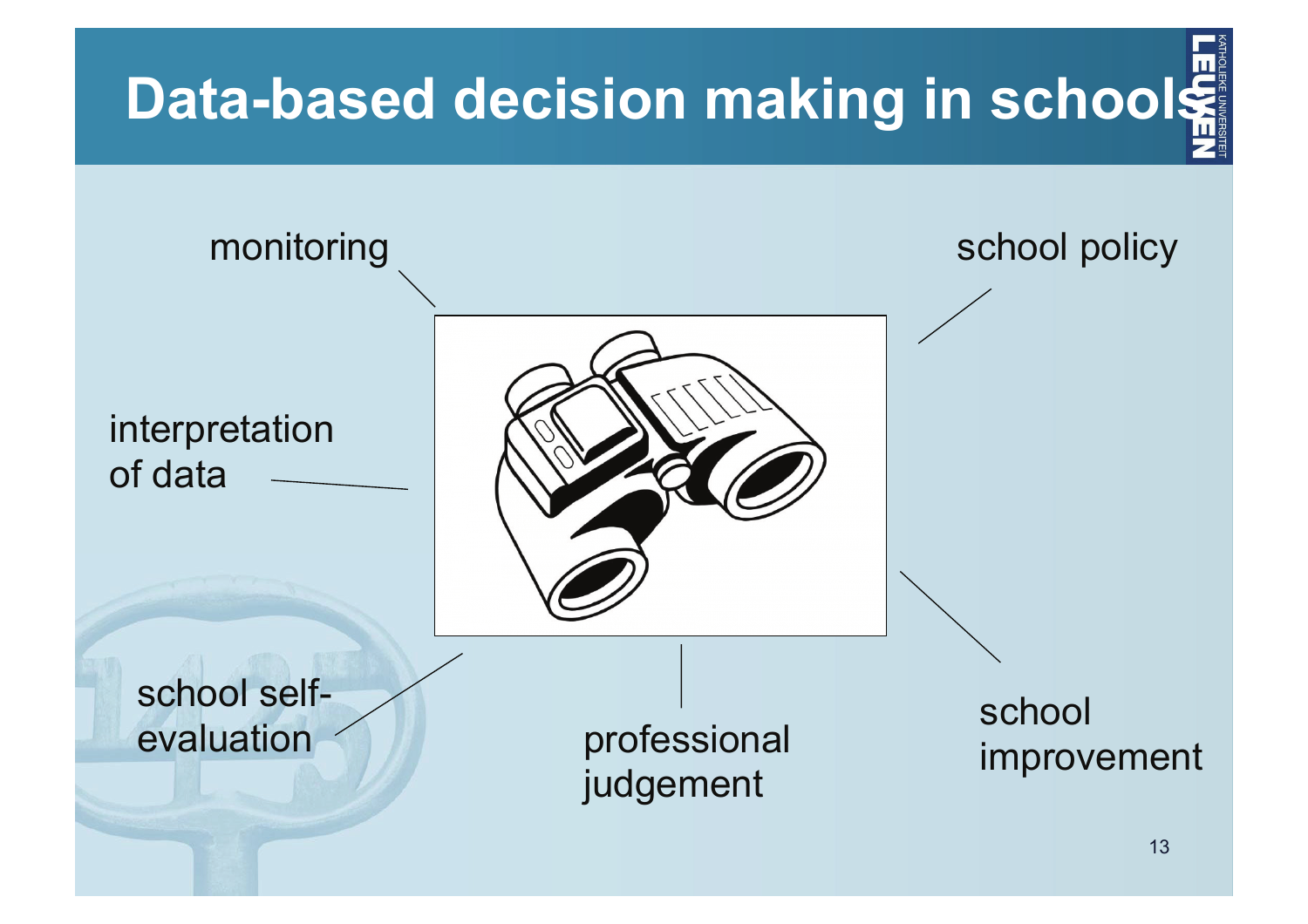